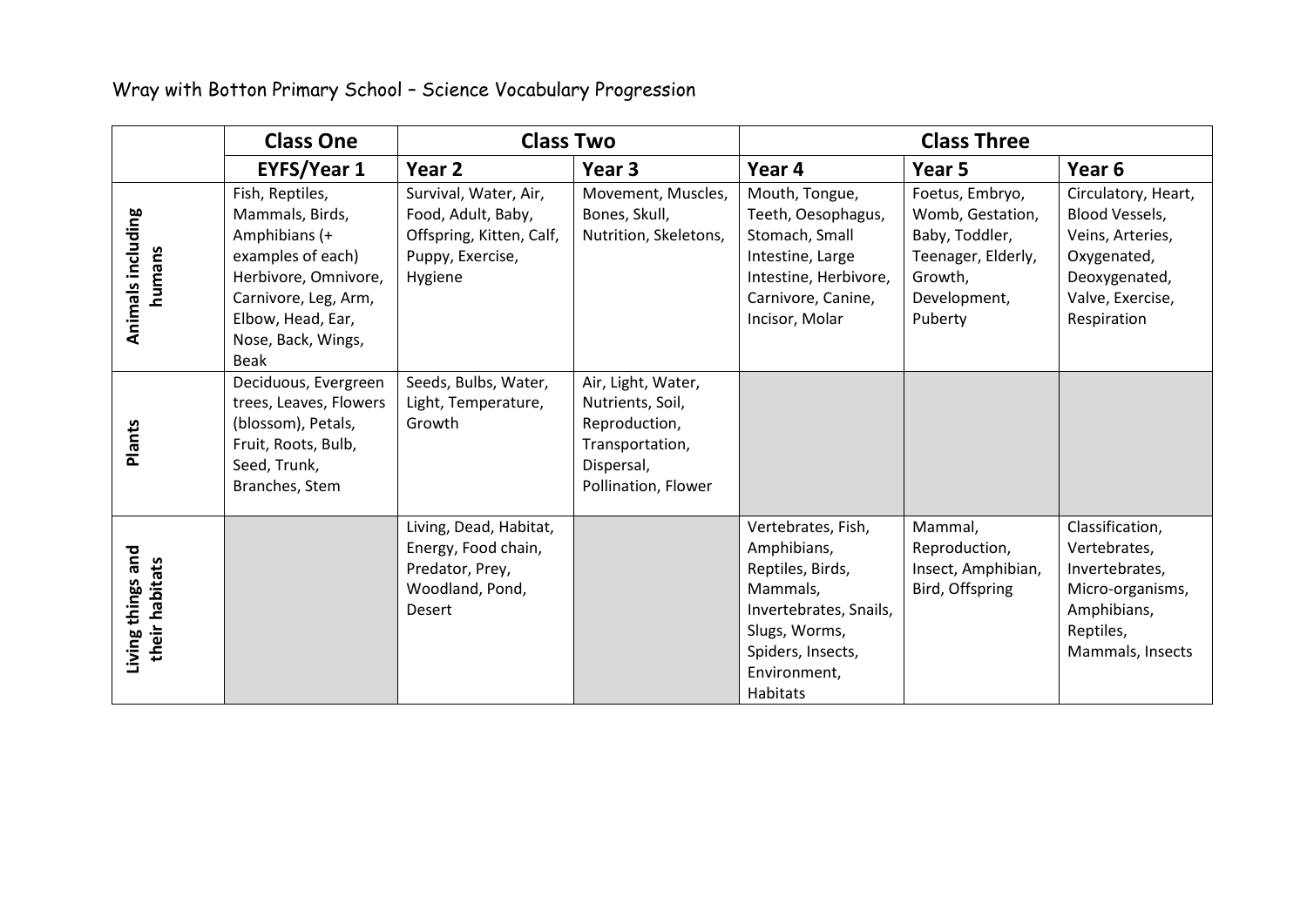| Materials           | <b>Everyday Materials</b><br>Wood, Plastic, Glass,<br>Paper, Water, Metal,<br>Rock, Hard, Soft,<br>Bendy, Rough,<br>Smooth | Everyday materials<br>and their uses Hard,<br>Soft, Stretchy, Stiff,<br>Shiny, Dull, Rough,<br>Smooth, Bendy,<br>Waterproof,<br>Absorbent, Opaque,<br>Transparent Brick,<br>Paper, Fabrics,<br>Squashing, Bending,<br>Twisting, Stretching<br>Elastic, Foil |                                                            | <b>States of Matter</b><br>Solid, Liquid, Gas,<br>Evaporation,<br>Condensation,<br>Particles,<br>Temperature,<br>Freezing, Heating | Properties and<br>changes of<br>materials Hardness,<br>Solubility,<br>Transparency,<br>Conductivity,<br>Magnetic, Filter,<br>Evaporation,<br>Dissolving, Mixing |                                                                    |
|---------------------|----------------------------------------------------------------------------------------------------------------------------|-------------------------------------------------------------------------------------------------------------------------------------------------------------------------------------------------------------------------------------------------------------|------------------------------------------------------------|------------------------------------------------------------------------------------------------------------------------------------|-----------------------------------------------------------------------------------------------------------------------------------------------------------------|--------------------------------------------------------------------|
| Seasonal<br>changes | Summer, Spring,<br>Autumn, Winter, Sun,<br>Day, Moon, Night,<br>Light, Dark                                                |                                                                                                                                                                                                                                                             |                                                            |                                                                                                                                    |                                                                                                                                                                 |                                                                    |
| Light               |                                                                                                                            |                                                                                                                                                                                                                                                             | Light, Shadows,<br>Mirror, Reflective,<br>Dark, Reflection |                                                                                                                                    |                                                                                                                                                                 | Refraction,<br>Reflection, Light,<br>Spectrum,<br>Rainbow, Colour, |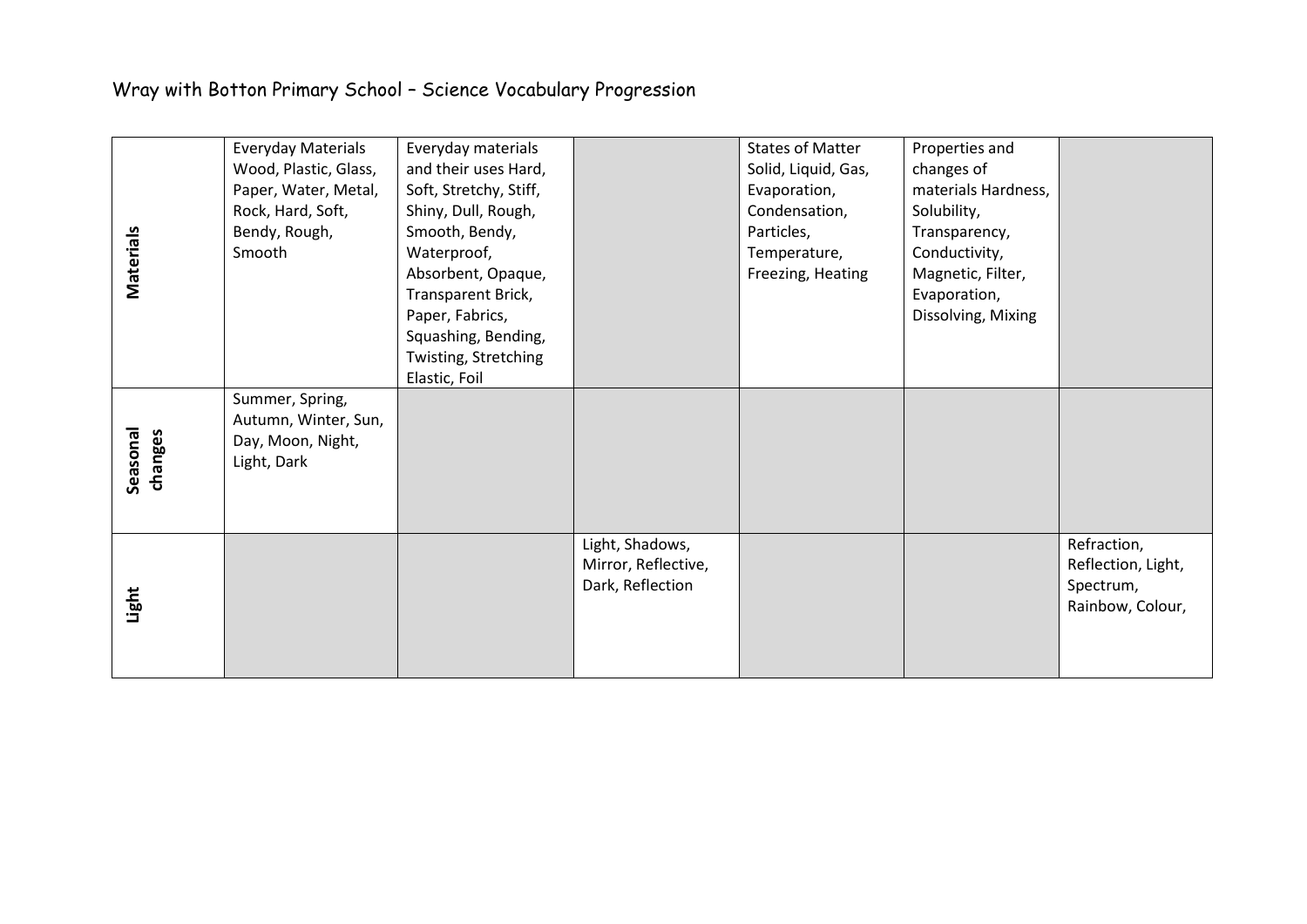| Sound         |  |                                                                                  | Volume, Vibration,<br>Wave, Pitch, Tone,<br>Speaker                                                  |                                                                                         |                                                                                                                            |
|---------------|--|----------------------------------------------------------------------------------|------------------------------------------------------------------------------------------------------|-----------------------------------------------------------------------------------------|----------------------------------------------------------------------------------------------------------------------------|
| <b>Forces</b> |  | Magnetic, Force,<br>Contact, Attract,<br>Repel, Friction,<br>Poles, Push, Pull   |                                                                                                      | Air resistance,<br>Water resistance,<br>Friction, Gravity,<br>Newton, Gears,<br>Pulleys |                                                                                                                            |
| Electricity   |  |                                                                                  | Cells, Wires, Bulbs,<br>Switches, Buzzers,<br>Battery, Circuit,<br>Series, Conductors,<br>Insulators |                                                                                         | Cells, Wires, Bulbs,<br>Switches, Buzzers,<br>Battery, Circuit,<br>Series, Conductors,<br>Insulators, Amps,<br>Volts, Cell |
| <b>Rocks</b>  |  | Fossils, Soils,<br>Sandstone, Granite,<br>Marble, Pumice,<br>Crystals, Absorbent |                                                                                                      |                                                                                         |                                                                                                                            |